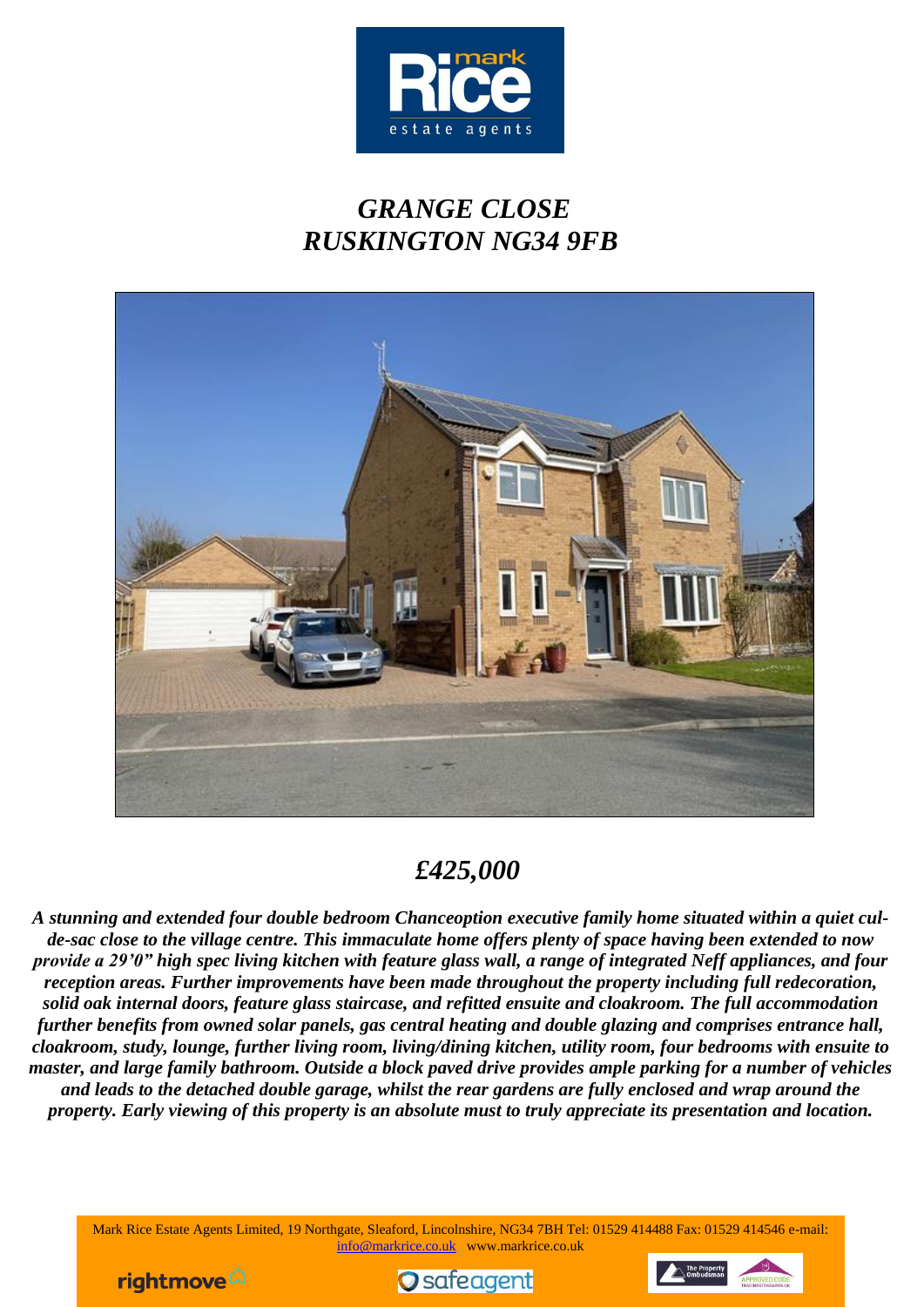#### *Location:*

*Ruskington is one of Lincolnshire's larger villages and has a range of shops and amenities to cater for most day-to-day needs including schools, doctor's surgery, chemist, public library and a railway station with services to Sleaford and Lincoln.*

#### *Directions:*

*Travelling from Sleaford on the A153 at the Speedway roundabout continue straight ahead towards the village of Ruskington. Continue into the village and at the mini-roundabout turn left into Rectory Road. Take the first turning on the left into Elmtree Road, right into Hurn Close, left into Grange Road and right into Grange Close. The property is located on the right-hand side as indicated by our 'For Sale' board.*

*\_\_\_\_\_\_\_\_\_\_\_\_\_\_\_\_\_\_\_\_\_\_\_\_\_\_\_\_\_\_\_\_\_\_\_\_\_\_\_\_\_\_\_\_\_\_\_\_\_\_\_\_\_\_*

*Double glazed entrance door provides access to the Entrance Hall having glass staircase, radiator and understairs storage cupboard.*

#### *Cloakroom:*

*Being 1/2 tiled and having low level w.c, vanity hand washbasin with monobloc tap and chrome towel radiator.*



#### *Study: 3.71m (12'2") x 2.87m (9'5") Having a range of built-in furniture including desks and draws, and radiator.*



*Lounge: 4.95m (16'3") x 3.86m (12'8") Having bow window, living flame effect Gas fire with surround, dado rail and radiator.*

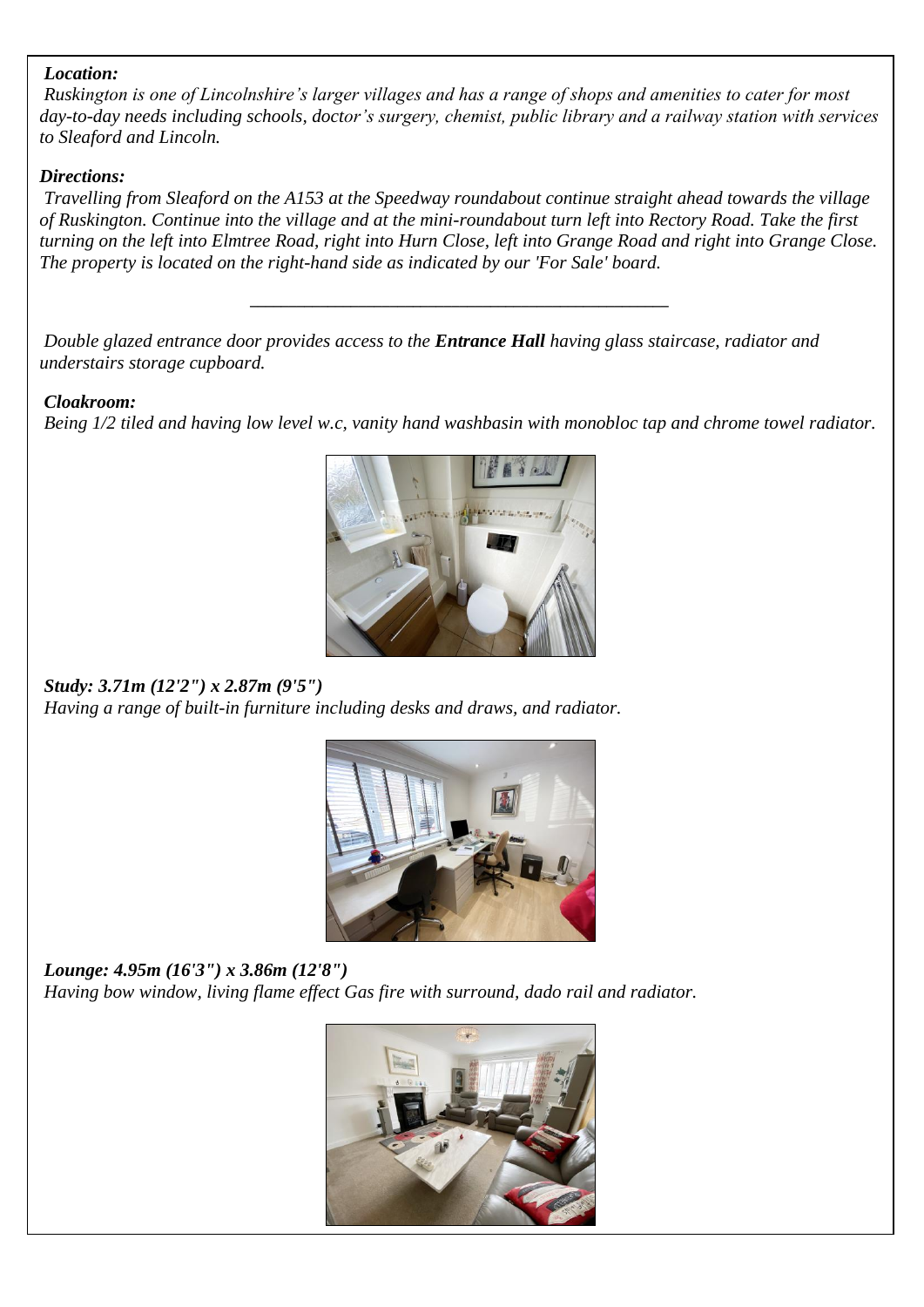# *Extended Dining Kitchen: 8.84m (29'0") x 3.86m (12'8") Max*

*Having an extensive range of units with 1 1/2 inset drainer sink with monobloc Quooker to provide instant hot and filtered cold water, a range of integrated Neff appliances including dishwasher, full height fridge and freezer, second full height freezer, and two eye level electric ovens. Feature radiator, tiled floor with underfloor heating to the dining area, ceiling downlighters and further concealed lighting. A further feature central island includes draws and cupboards, 5 ring Gas hob, breakfast bar area and extractor unit over. The glass wall within the dining area is situated within the apex to the Northern elevation with Bi-fold doors.*





*Dining/Living Area:*





#### *Living Room: 4.09m (13'5") x 3.84m (12'7")*

*Having French doors to garden, tiled floor, wood burning stove, ceiling downlighters, and radiator.*



# *Utility Room: 4.06m (13'4") x 1.96m (6'5")*

*Having base units with worktop over, inset stainless drainer sink with monobloc tap, space and plumbing for washing machine, space and vent for tumble dryer, and double glazed rear entrance door.*

*Stairs from the entrance hall provide access to the First Floor Landing having loft access and airing cupboard housing the central heating boiler.*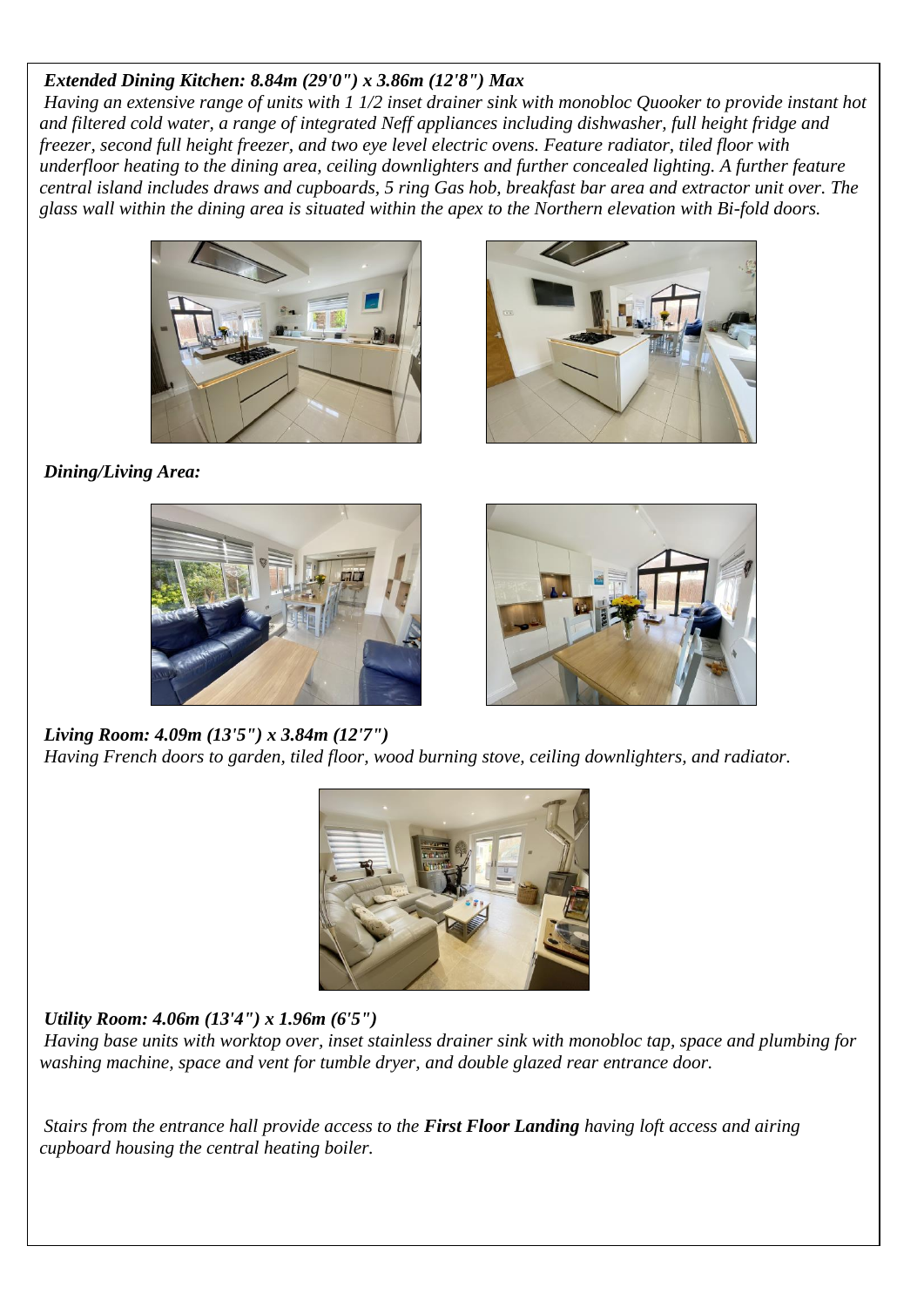## *Bedroom 1: 4.14m (13'7") x 3.96m (13'0") Having two double built-in wardrobes with bi-fold doors, and radiator.*



## *Ensuite:*

*Having low level w.c, vanity hand washbasin with monobloc tap, separate corner shower cubicle with mains fed Victorian style shower and mixer taps, chrome towel radiator, and extractor fan.*



*Bedroom 2: 3.48m (11'5") x 2.49m (8'2") Having radiator.*



*Bedroom 3: 3.48m (11'5") x 2.49m (8'2") Having radiator.*

*Bedroom 4: 2.92m (9'7") x 2.67m (8'9") Having radiator*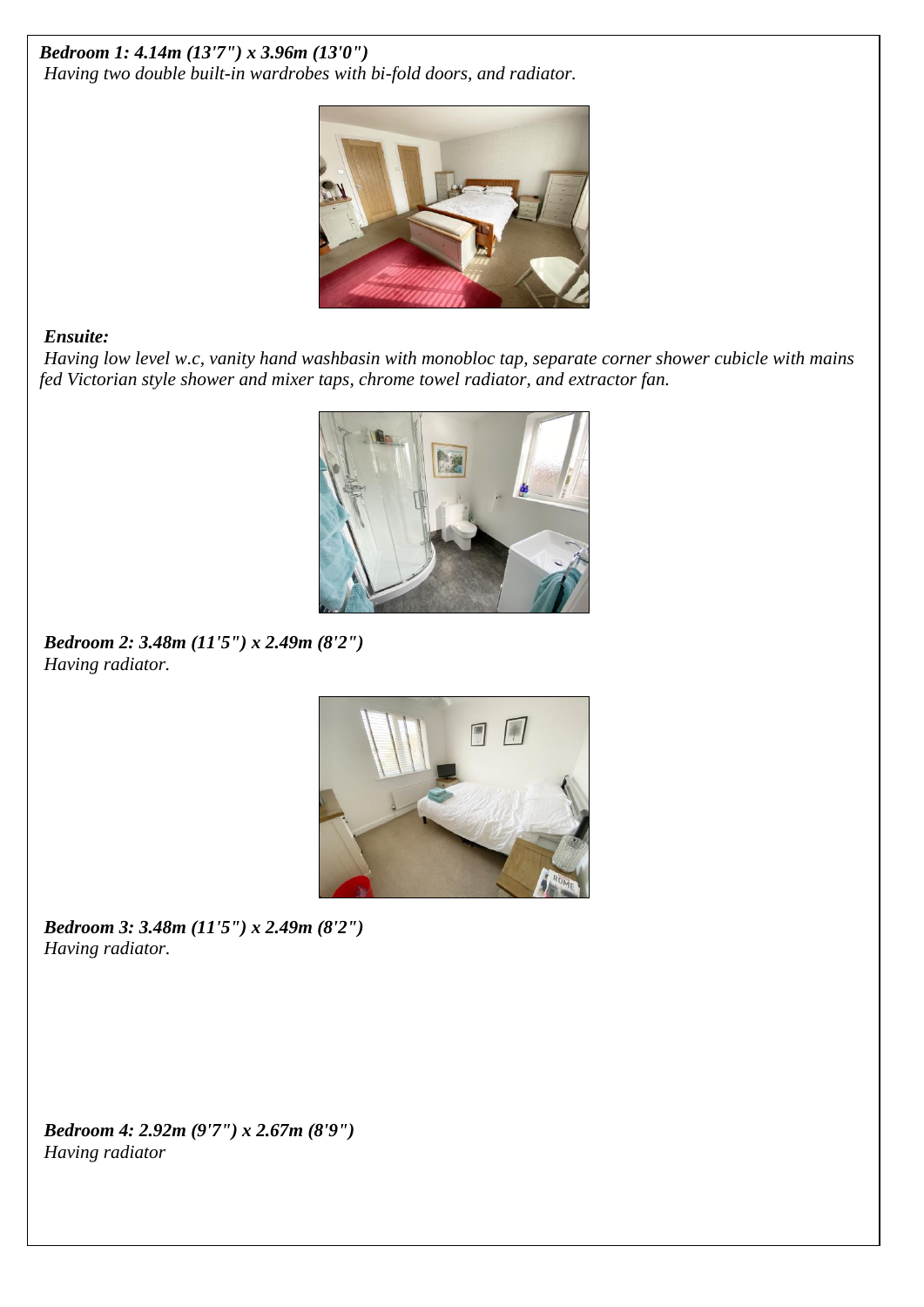#### *Bathroom: 3.53m (11'7") x 2.13m (7'0")*

*Being 1/2 tiled and having low level w.c, vanity hand washbasin with monobloc tap, bath with mixer taps, separate mains fed shower cubicle, chrome towel radiator, tiled floor, ceiling downlighters, and extractor fan.*



## *Outside:*

*The front gardens are laid to lawn with border, an extensive block paved gated drive provides parking for a number of vehicles and approaches the Detached Double Garage with up and over door, loft storage, personnel door to garden, and light and power points. The fully enclosed side and rear gardens have a large 'L' shaped patio area adjacent to the rear of the property and with raised borders and a further lawned area to the side, forming a pleasant and particularly private retreat.*

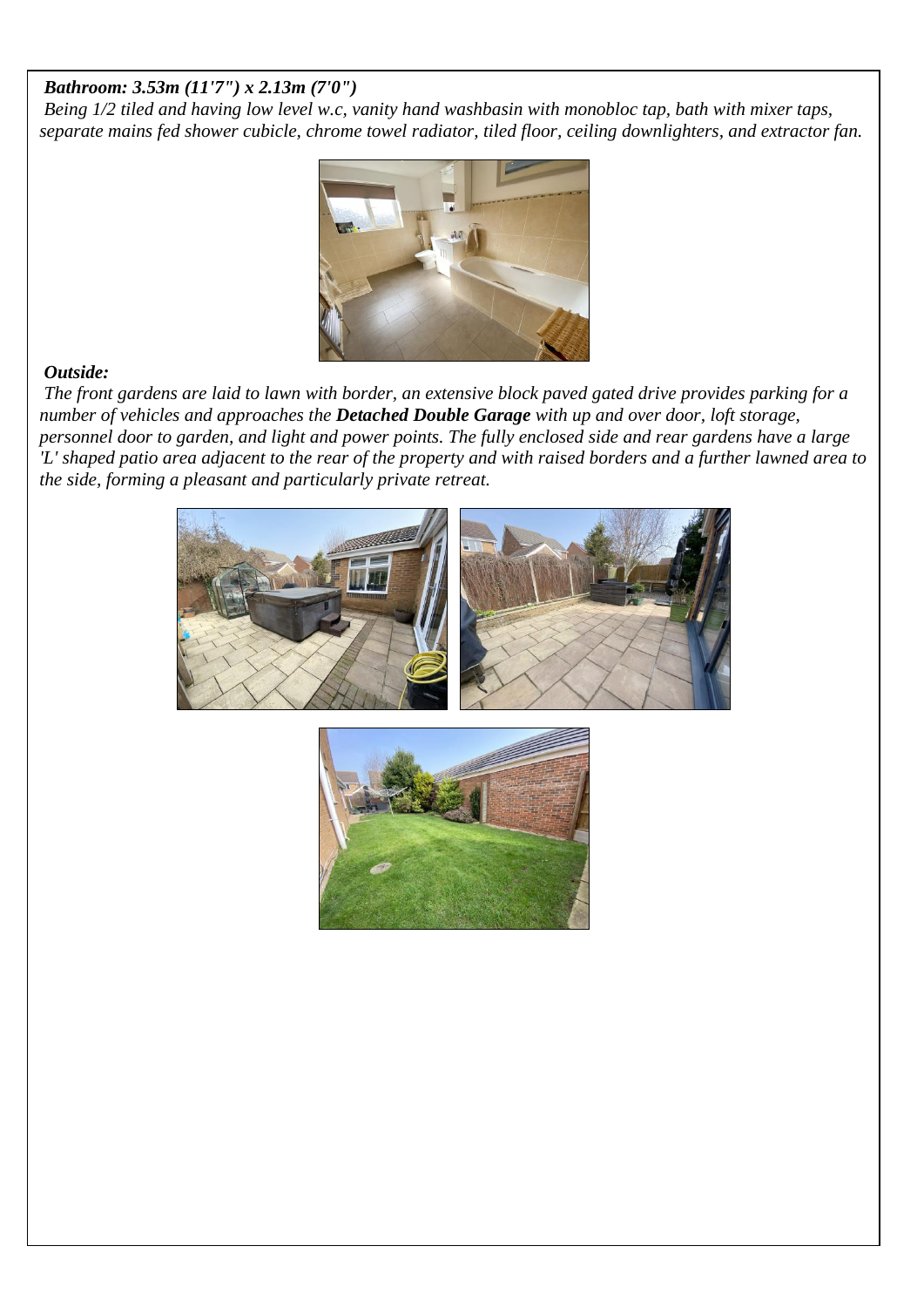